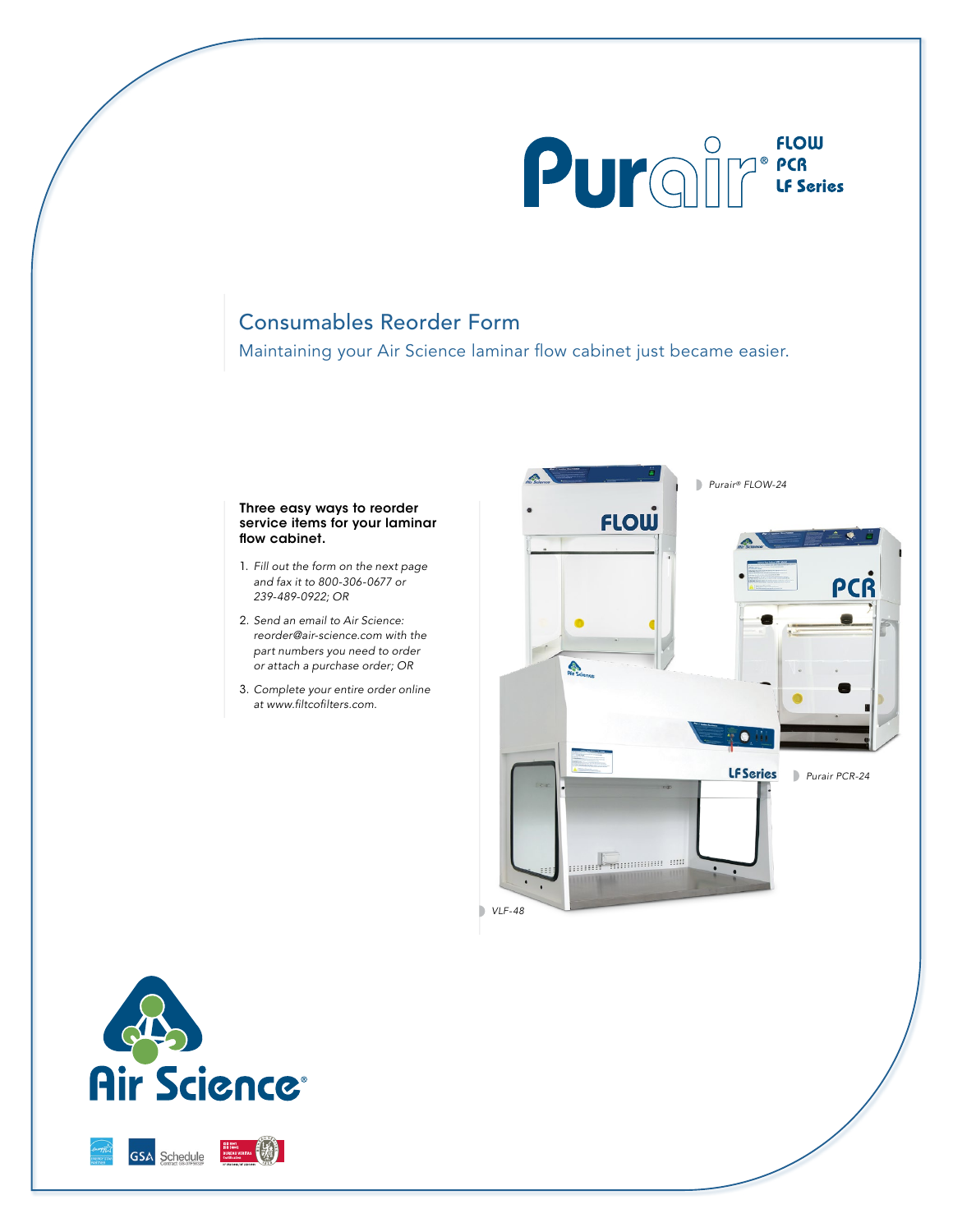| <b>CONSUMABLES SELECTION</b>        |                                    |                                                                                                             |                                                    |  |
|-------------------------------------|------------------------------------|-------------------------------------------------------------------------------------------------------------|----------------------------------------------------|--|
| Option                              | Part Number                        | Description                                                                                                 | Price<br>Quantity<br>Total                         |  |
| <b>Purair FLOW and PCR Cabinets</b> |                                    |                                                                                                             |                                                    |  |
|                                     | <b>ASVLF-PRF</b>                   | Replacement Pre-filters - 6 pack. (Change every 2-3 months).                                                | $139.00 \times$<br>$\qquad \qquad = \qquad \qquad$ |  |
|                                     | <b>HEPA</b><br><b>Main Filters</b> | Replacement HEPA Filter. (Change every 24 months).                                                          |                                                    |  |
|                                     | ASTS-030                           | Purair - FLOW Series, FLOW-24 and FLOW-48 (2 needed).<br>Purair - PCR Series, PCR-24 and PCR-48 (2 needed). | $306.00 \times$<br>$=$                             |  |
|                                     | ASVLFP536-030                      | Purair - FLOW Series, FLOW-36.<br>Purair - PCR Series, PCR-36.                                              | $396.00 \times$<br>the contract of the contract of |  |
| <b>Purair LF Series Cabinets</b>    |                                    |                                                                                                             |                                                    |  |

| Pre-filters                               | Replacement Pre-filters - 6 pack. (Change every 2-3 months).                                         |                 |                                                                                                                                                                                                                                                                                                                                                                                                                                                |
|-------------------------------------------|------------------------------------------------------------------------------------------------------|-----------------|------------------------------------------------------------------------------------------------------------------------------------------------------------------------------------------------------------------------------------------------------------------------------------------------------------------------------------------------------------------------------------------------------------------------------------------------|
| VLF72-PRF                                 | Purair - LF Series, VLF-72.                                                                          | $139.00 \times$ | <b>Contract Contract Contract Contract</b>                                                                                                                                                                                                                                                                                                                                                                                                     |
| VLF60-PRF                                 | Purair - LF Series, VLF-60.                                                                          | $139.00 \times$ | $\frac{1}{2} \left( \frac{1}{2} \right) \frac{1}{2} \left( \frac{1}{2} \right) \frac{1}{2} \left( \frac{1}{2} \right) \frac{1}{2} \left( \frac{1}{2} \right) \frac{1}{2} \left( \frac{1}{2} \right) \frac{1}{2} \left( \frac{1}{2} \right) \frac{1}{2} \left( \frac{1}{2} \right) \frac{1}{2} \left( \frac{1}{2} \right) \frac{1}{2} \left( \frac{1}{2} \right) \frac{1}{2} \left( \frac{1}{2} \right) \frac{1}{2} \left( \frac{1}{2} \right)$ |
| VLF48-PRF                                 | Purair - LF Series, VLF-48 and VLF-96.                                                               | $139.00 \times$ | $=$                                                                                                                                                                                                                                                                                                                                                                                                                                            |
| VLF36-PRF                                 | Purair - LF Series, VLF-36.                                                                          | $139.00 \times$ | $=$                                                                                                                                                                                                                                                                                                                                                                                                                                            |
| VLF24-PRF                                 | Purair - LF Series, VLF-24.                                                                          | $139.00 \times$ | $=$ $-$                                                                                                                                                                                                                                                                                                                                                                                                                                        |
| HLF72-PRF                                 | Purair - LF Series, HLF-72 (Standard and XT Units).                                                  | 139.00 $\times$ | the contract of the contract of                                                                                                                                                                                                                                                                                                                                                                                                                |
| HLF60-PRF                                 | Purair - LF Series, HLF-60 (Standard and XT Units).                                                  | $139.00 \times$ | $=$                                                                                                                                                                                                                                                                                                                                                                                                                                            |
| HLF48-PRF                                 | Purair - LF Series, HLF-48 (Standard and XT Units) and HLF-96<br>(Standard and XT Units) (2 needed). | $139.00 \times$ | $=$                                                                                                                                                                                                                                                                                                                                                                                                                                            |
| HLF36-PRF                                 | Purair - LF Series, HLF-36 (Standard and XT Units).                                                  | 139.00 $\times$ | $=$ $-$                                                                                                                                                                                                                                                                                                                                                                                                                                        |
| HLF24-PRF                                 | Purair - LF Series, HLF-24 (Standard and XT Units).                                                  | $139.00 \times$ | $\qquad \qquad = \qquad \qquad$                                                                                                                                                                                                                                                                                                                                                                                                                |
|                                           |                                                                                                      |                 |                                                                                                                                                                                                                                                                                                                                                                                                                                                |
| <b>HEPA / ULPA</b><br><b>Main Filters</b> | Replacement ULPA Main Filters<br>(Change every 24 months).                                           |                 |                                                                                                                                                                                                                                                                                                                                                                                                                                                |
| ASLF72-030                                | Purair - LF Series, VLF-72 and HLF-72. ULPA Filter.                                                  | 795.00 ×        |                                                                                                                                                                                                                                                                                                                                                                                                                                                |
| ASLF60-030                                | Purair - LF Series, VLF-60 and HLF-60. ULPA Filter.                                                  | 745.00 ×        |                                                                                                                                                                                                                                                                                                                                                                                                                                                |
| ASLF48-030                                | Purair - LF Series, VLF-48 and VLF-96 (2 needed). ULPA Filter.                                       | $695.00 \times$ |                                                                                                                                                                                                                                                                                                                                                                                                                                                |
| ASLF36-030                                | Purair - LF Series, VLF-36. ULPA Filter.                                                             | 645.00 $\times$ |                                                                                                                                                                                                                                                                                                                                                                                                                                                |
| ASLF24-030                                | Purair - LF Series, VLF-24 and HLF-24. ULPA Filter.                                                  | 495.00 ×        |                                                                                                                                                                                                                                                                                                                                                                                                                                                |
| ASLF72-030-XT                             | Purair - LF Series, HLF-72XT. ULPA Filter.                                                           | 850.00 ×        |                                                                                                                                                                                                                                                                                                                                                                                                                                                |
| ASLF60-030XT                              | Purair - LF Series, HLF-60XT. ULPA Filter.                                                           | 800.00 ×        |                                                                                                                                                                                                                                                                                                                                                                                                                                                |
| ASLF48-030-XT                             | Purair - LF Series, HLF-48XT and HLF-96XT (2 needed). ULPA Filter.                                   | 750.00 ×        |                                                                                                                                                                                                                                                                                                                                                                                                                                                |
| ASLF36-030-XT                             | Purair - LF Series, HLF-36XT. ULPA Filter.                                                           | 700.00 $\times$ |                                                                                                                                                                                                                                                                                                                                                                                                                                                |
| ASLF24-030XT                              | Purair - LF Series, HLF-24XT. ULPA Filter.                                                           | 550.00 $\times$ |                                                                                                                                                                                                                                                                                                                                                                                                                                                |

7